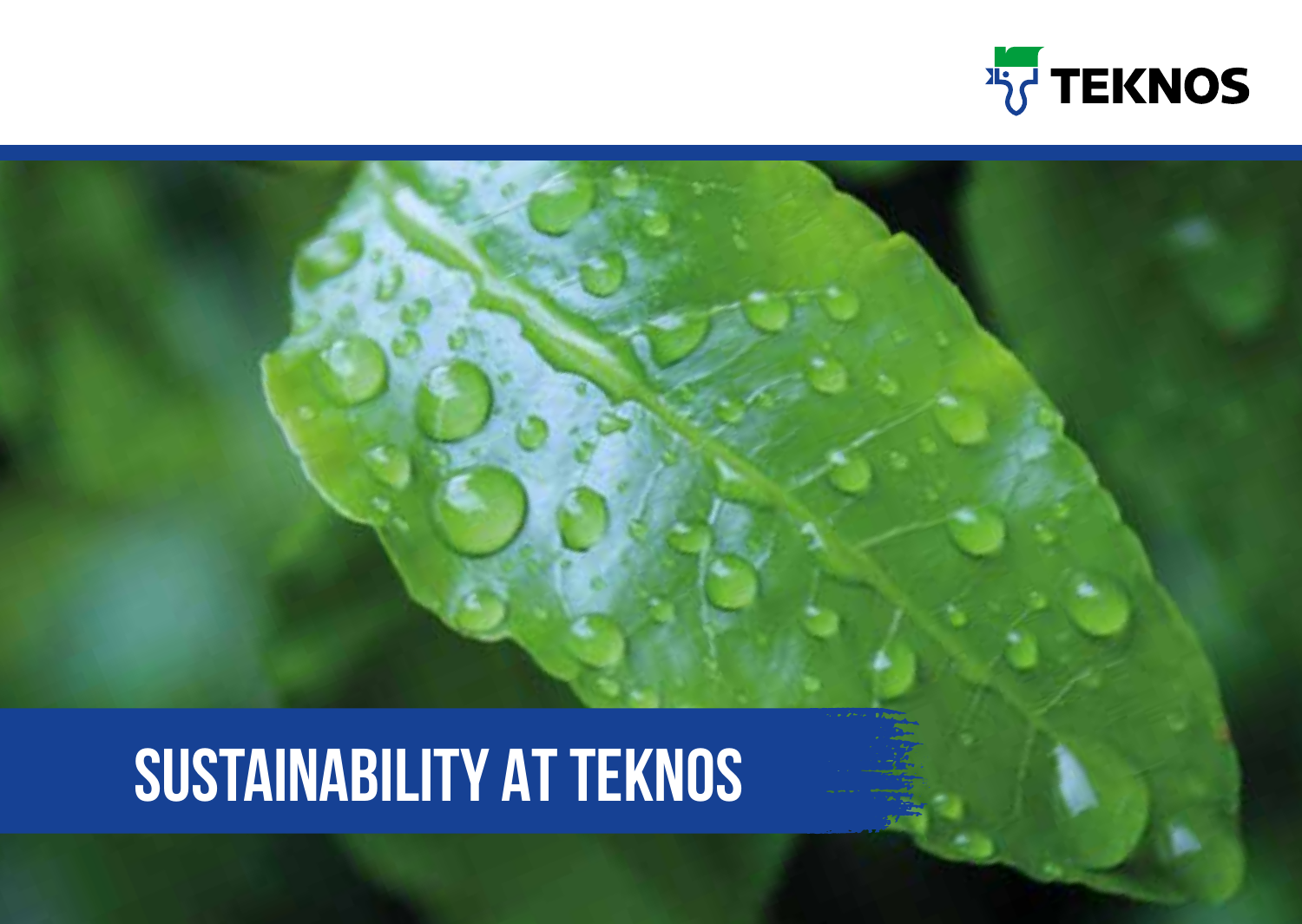# **Sustainability at Teknos**

Sustainability is a mindset to us. It is integrated in our strategy and business model and affects our everyday decisions. Sustainability drives our innovation, and we are highly committed to deliver our contribution to protect the planet and make the world last longer. Our ambition is to be the most sustainable coatings company in the industry.

Our sustainability program aims to create sustainable long-term value for our customers and stakeholders by using resources more efficiently and protecting the environment and the safety and health of our employees.

Teknos laboratories work daily to phase out hazardous substances in the EU REACH Candidate List. We trust in close cooperation to support our customers in reaching their sustainability goals.

In our Corporate Social Responsibility program we have defined  $4$  focus areas for the active management of sustainability:

- Sustainable solutions and services
- Responsible operations and supply chain
- People development
- Future generations.

Our focus areas are aligned with the United Nations Sustainable Development Goals.

Our sustainability goals are part of our 2019- 2025 strategy. We have set concrete targets which we measure, and report our progress transparently. The reports are available on www.teknos.com/sustainability.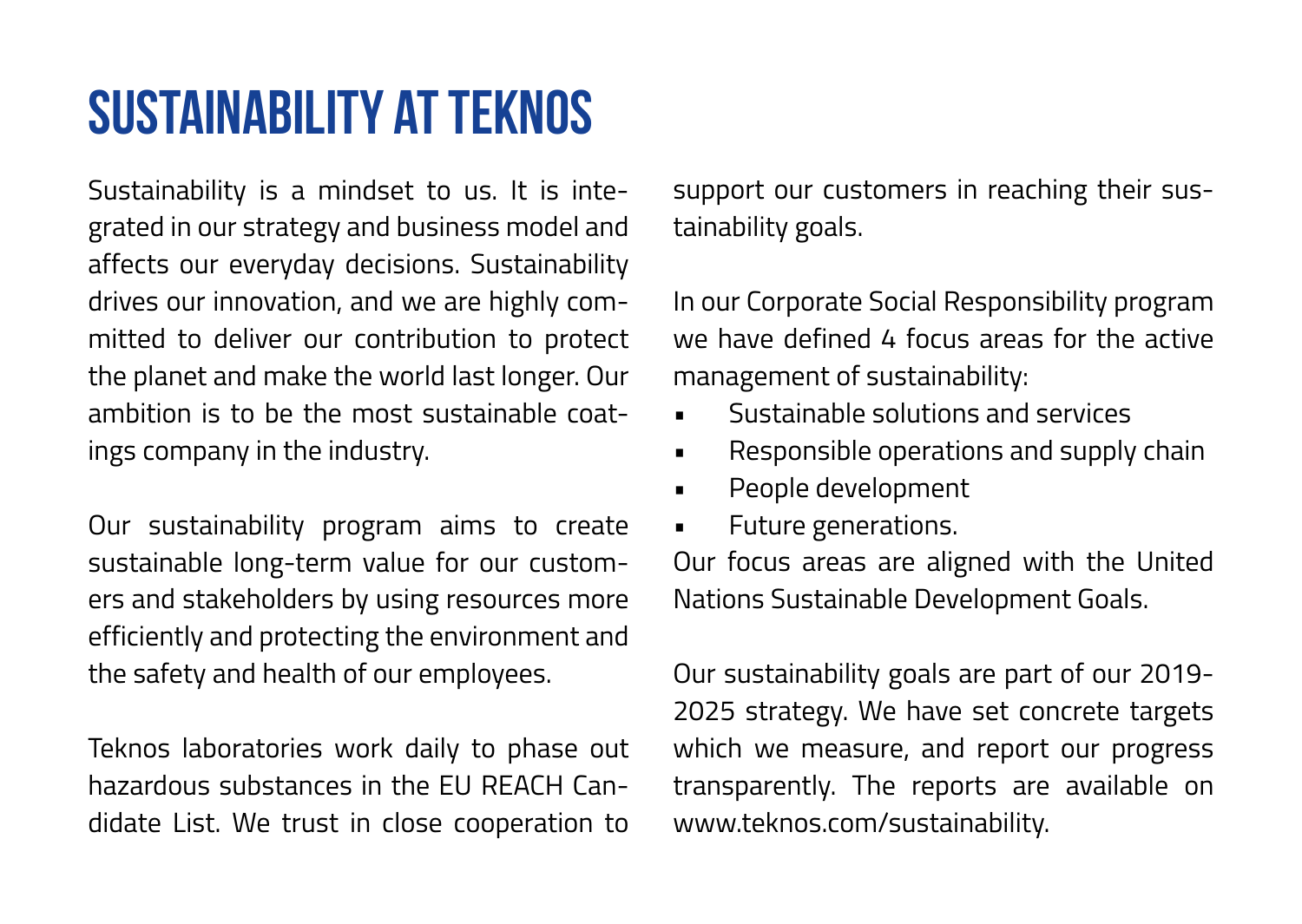

## Sustainable<br>solutions & services



decrease in VOC in products annually

 **0**

own added MIT (biocide) in our products by 2025

 **10%**

decrease in Lost Time Accident Frequency annually



decrease in energy intensity in production sites annually

decrease in waste intensity in production sites annually

 **95%**

of suppliers (by raw material spend) covered by Teknos' Supplier Code of Conduct by 2025

 **80%**

of suppliers (by raw material spend) assessed on sustainability by a third party by 2025

#### Responsible operations & supply chain  $\blacksquare$  People development  $\blacksquare$  Future generations

## **100%**

of line managers have received the Teknos leadership training by 2025

 **100%** of employees have annual appraisal discussions by 2025



of our entities provide support to or engage in local community activities by 2025



of our entities offer opportunities for early career movers by 2025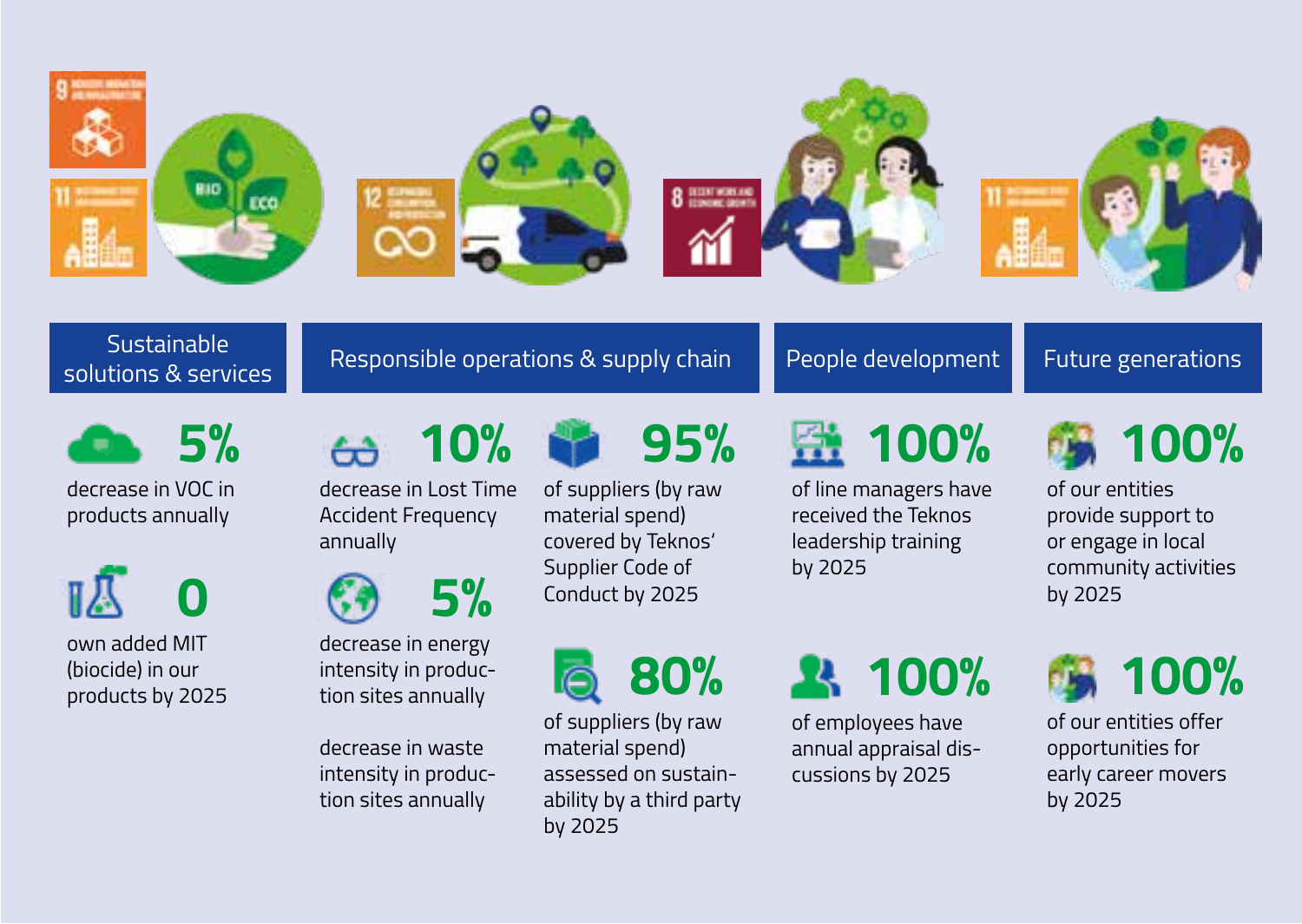# **Developing sustainable solutions**

For us sustainability is more than complying with regulations and legislations. In an overall approach we think in terms of sustainability and develop innovative products that are longer-lasting and reduce the need for early repainting. Our network of experienced Teknos R&D teams in Finland, Denmark and other countries focuses on developing solutions that help to improve durability and safety.

For metal, our engineers have created sustainable alternatives to solvent-borne paints, such as our ultra high-solid, low-VOC INERTA coatings. For wood, we have developed innovative products such as TEKNOSAFE or UVILUX PUTTY, which combine easy processing and high performance with longer

durability, zero VOC emission or less waste making wood of less good quality usable.

Cutting down on hazardous chemicals is integral to our R&D efforts. We have made good progress, for example, in reducing biocides for in-can preservation.

Our R&D teams are also deep into the requirements of Cradle-to-Cradle design concepts which place high demands on the raw materials used. In Denmark, for example, we were able to help the acoustic panel manufacturer Troldtekt to achieve a Cradle-to-Cradle certification at the Silver level.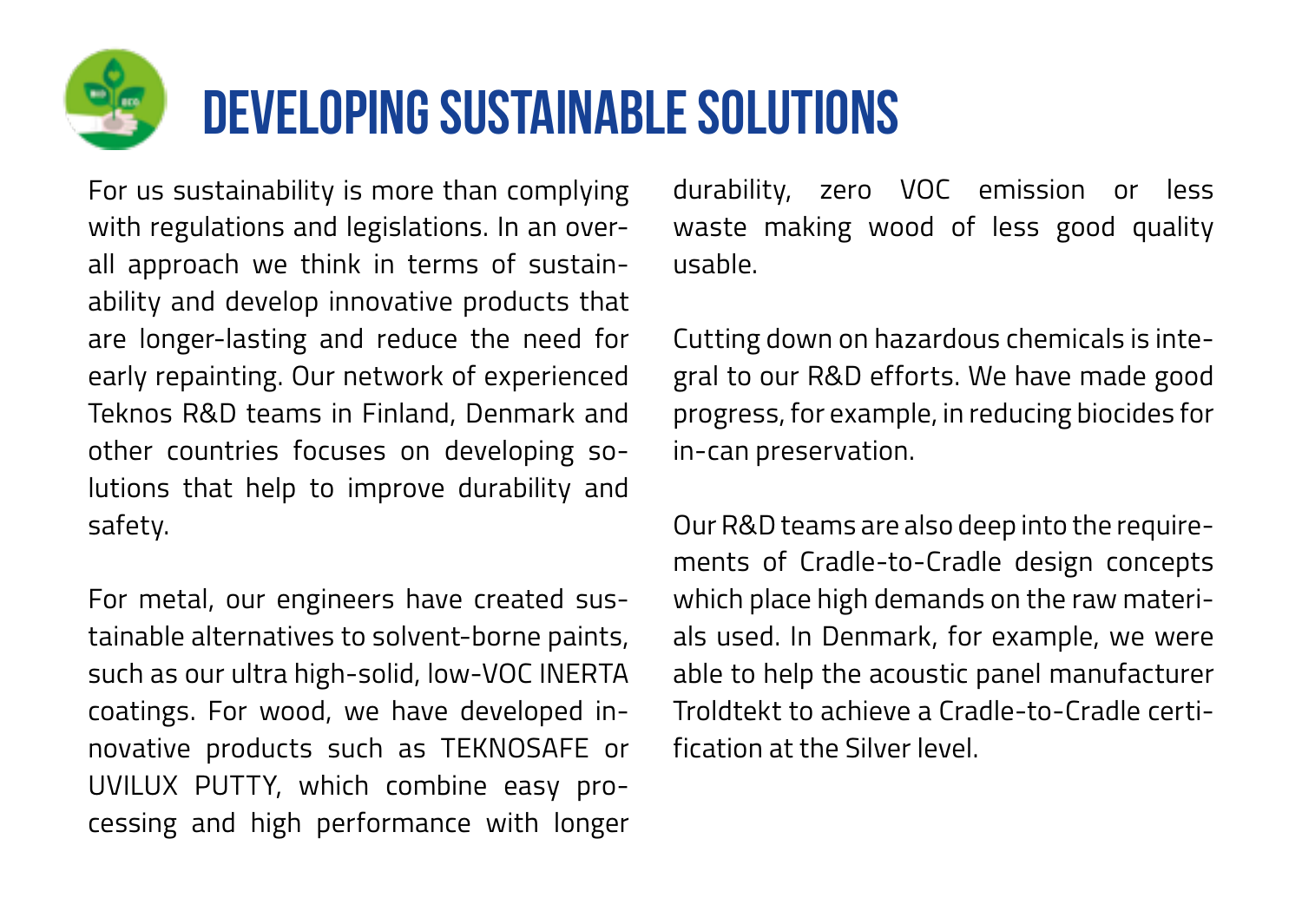#### TEKNOBLADE REPAIR

Supporting wind power by enabling 40% reduction of blade repair costs

#### **TEKNOSAFE**

Innovative intumescent primers for durable fire protection of wood in buildings

#### UVILUX PUTTY

Repairing wood in a fast, sustainable process with virtually no waste

### TROLDTEKT

Cradle-to-cradle Silver certification for acoustic panels with Teknos paint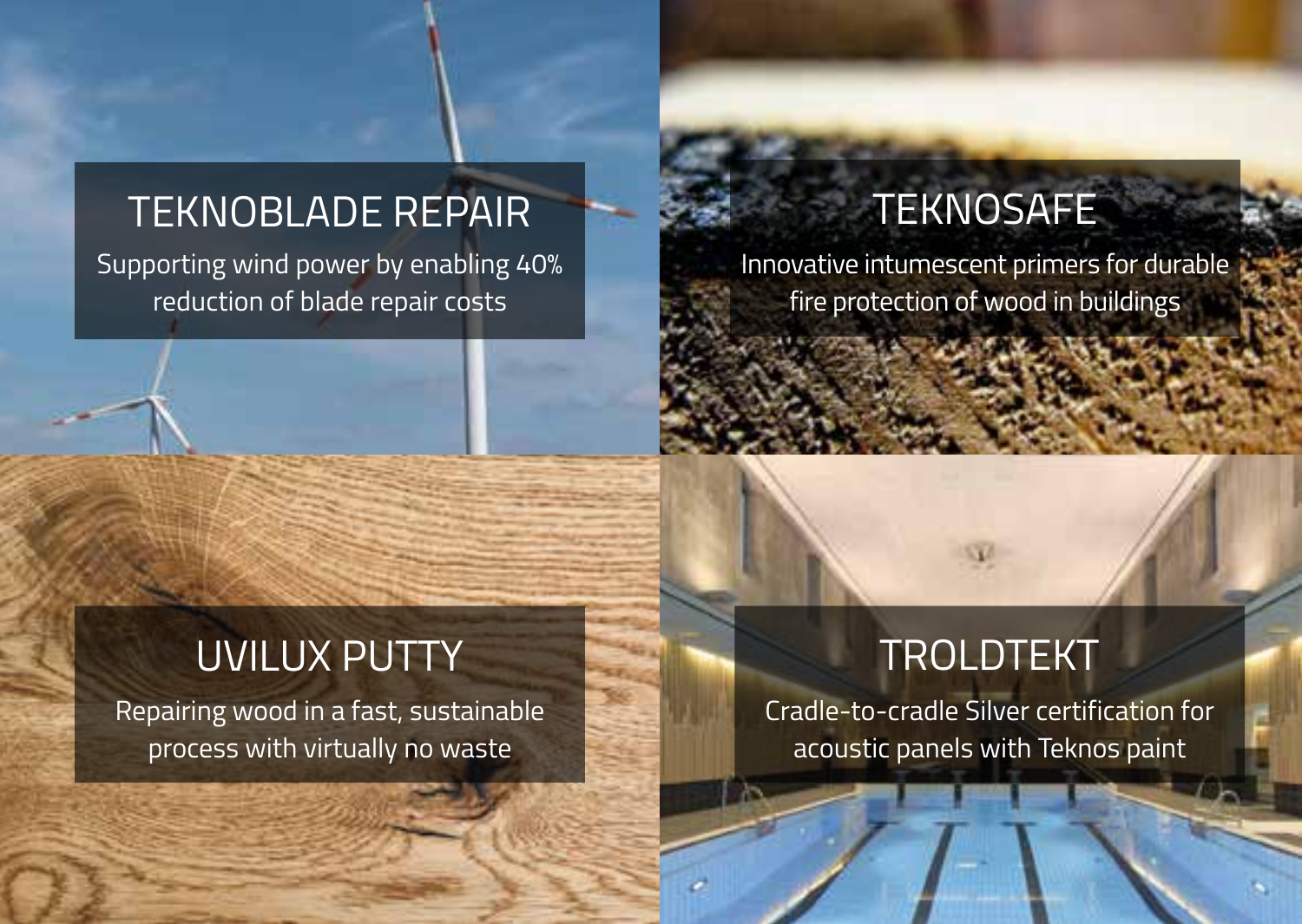

We aim to minimize the environmental impact of our operations by seeking for innovative technologies. At our factory in Vamdrup, we use natural gas as our primary heat source, and the heating is operated with an efficient heat pump. We buy almost all our electricity as wind power. In 2019, we installed data loggers to analyse our energy and water consumption. We were able to reduce our electricity consumption by 100,000 kWh, natural gas

by 10,000  $\mathrm{m}^3$ , water by 4%, and our total energy consumption per hectolitre of paint by 8%.

We also take care of safety, and achieved zero lost-time accidents in 2019. Many initiatives have been taken to make our operations even more responsible, and we are particularly focusing on minimising our waste volume, which, among other things, in one year was reduced by 20%.

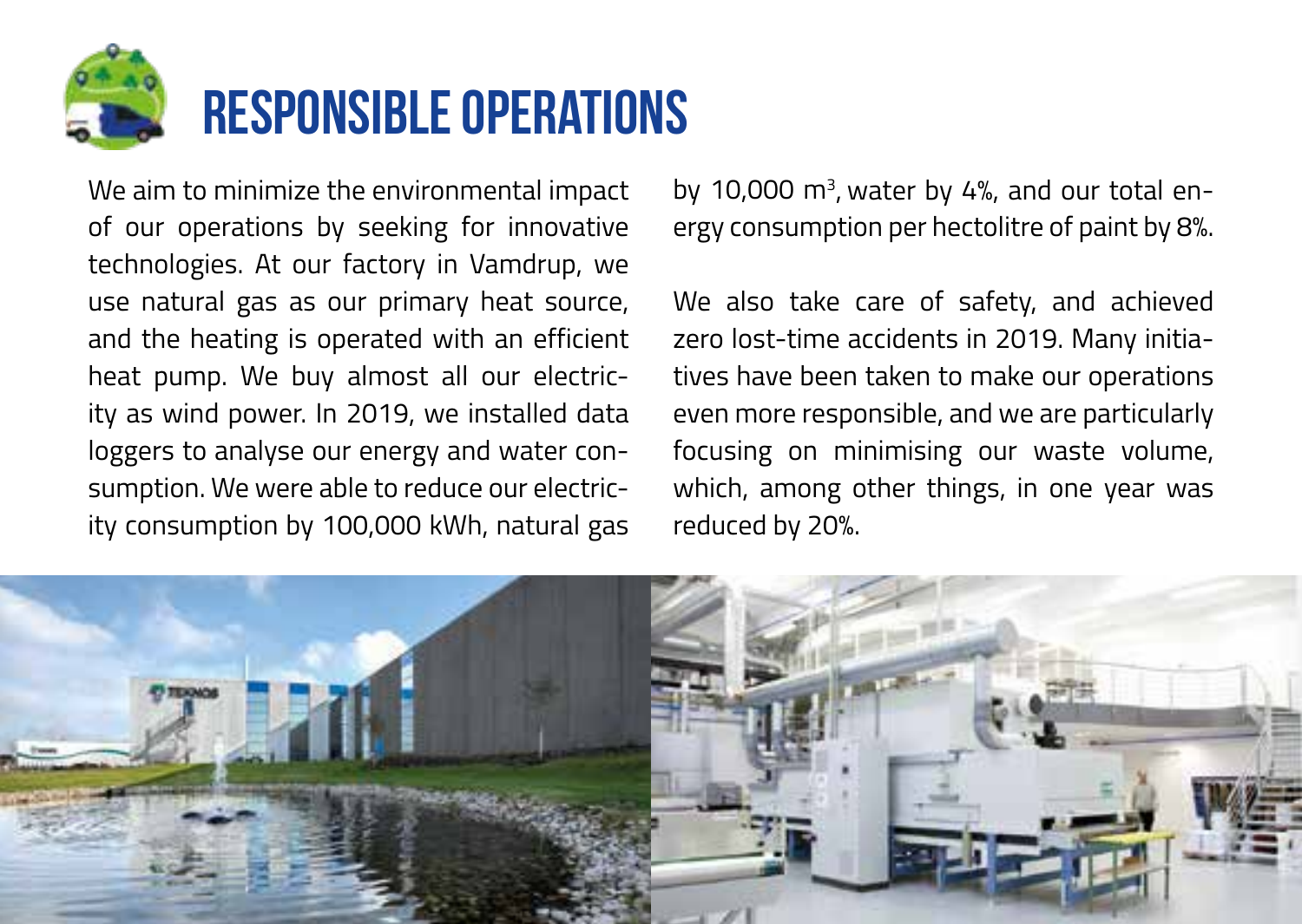# **Caring about people and The future**



Developing forward-looking solutions requires skilled people. Therefore we want to develop our employees' competences and skills, and attract the best talents. We create an environment in which ideas and initiatives flourish. We see this as the basis for long-term success for our people and our business. This also includes skilled leadership. As of 2020, more than 75% of line managers at Teknos Denmark have already received the Teknos leadership training.

Being a family-owned company, continuity is very important to us, and it affects all our actions. We want to make choices that bear to the next generations, and build a company which the future generations will be proud to lead and be a part of. Therefore we support entrepreneurship education and provide opportunities for young people to develop in their career.